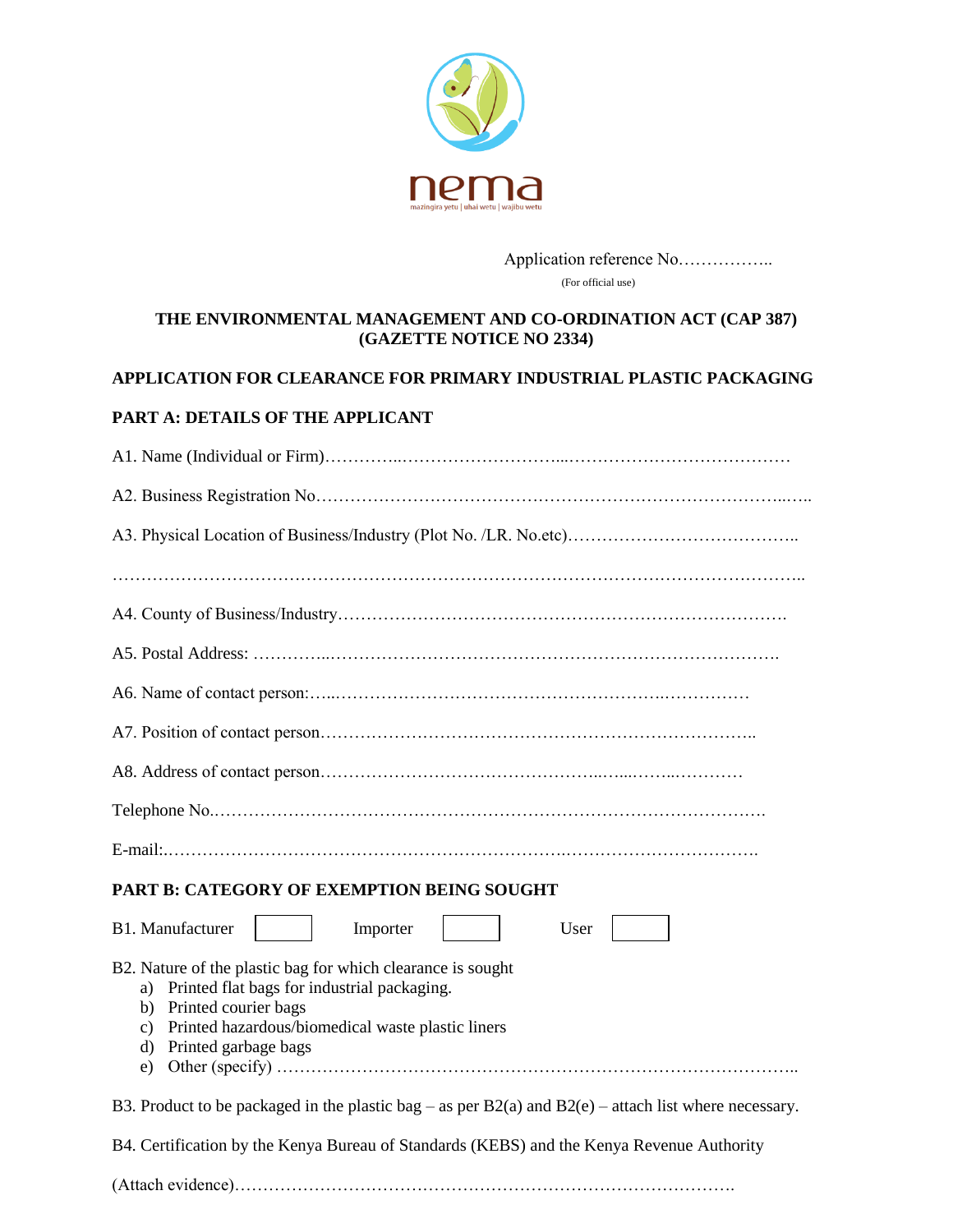B5. Source of the plastic bag (for non-manufacturers) …………….….……………………………

…………………………………………………………………………………………………………

………………………………………………………………………………………………………….

B6. Quantity applied for ………………..……………………………………………………………

B7. Expected duration of use/consumption per month …………………………………………….

B8. Expected normal points of use………………………………………………………………….

B9. Extended producer/user responsibility scheme or take back mechanism to be put in place to manage the resultant waste from the plastic bags

……………………………………….......................................................................................................

................................................................................................................................................................... ...................................................................................................................................................................

...................................................................................................................................................................

# **PART C: DECLARATION BY APPLICANT**

I hereby certify that the particulars given above are correct and true to the best of my knowledge and belief. I understand my clearance may be suspended, varied or cancelled if any information given above is false, misleading, wrong or incomplete.

Name…………………………………………………………………………. Position ………………………………………………………………………

Signature……………………………………… Date ………………………

Company/ Entity name and Seal/Stamp

## **PART D: OFFICIAL USE**

| $Comments 1 1 1 2 2 3 3 4 4 5 6 7 6 8 9 10 11 12 13 14 15 16 17 19 19 19 19 19 19$ |  |
|------------------------------------------------------------------------------------|--|
|                                                                                    |  |
|                                                                                    |  |